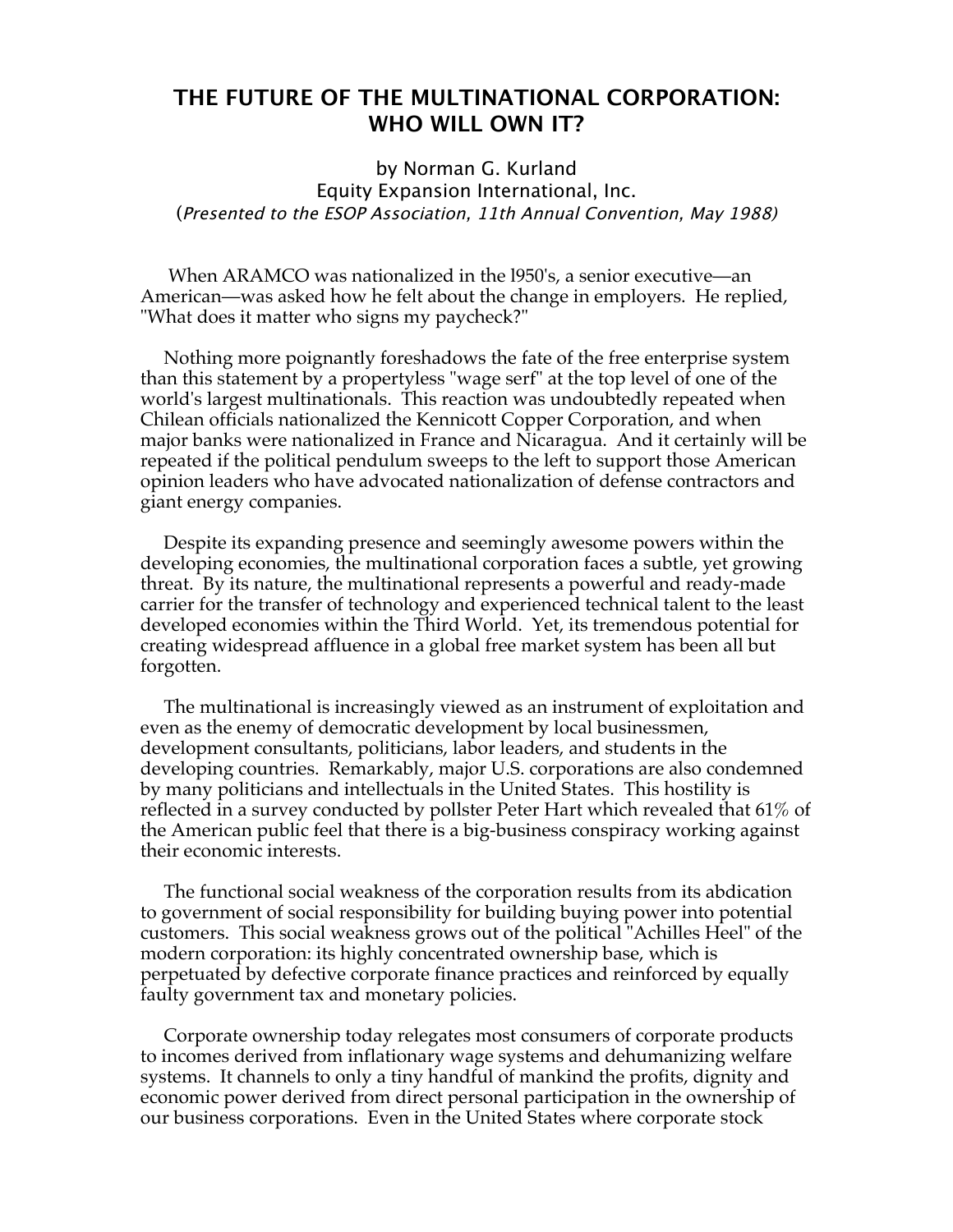ownership is most widespread, according to the Joint Economic Committee of Congress, the top 1% of wealth-holders own over 50% of all individually-owned corporate equity and receive about 50% of its dividend incomes. In short, the only permanent constituents of the corporation—its stockholders—are thus easy targets for political demagogues and economic redistributists.

 What few defenders of the free enterprise system realize is that the institution of "private property", in terms of the historic right of owners to the full right to profits and control, has been whittled away almost completely with respect to the rights of owners in corporate equity. The discriminatory "double tax" on corporate profits and power of management to withhold dividends illustrate only two of the most flagrant erosions of the institution of "private property" in the means of production. And, though we seem to have forgotten, Marx and Engels summed up the entire program of socialism and communism in a single sentence: "Abolish private property in the means of production." An attack on private property would never be tolerated in a society that provided everyone, as one of the fundamental human rights called for in the Virginia Declaration of Rights, with "the means of acquiring and possessing property."

 Redistribution and nationalization are the inevitable political responses to concentrated ownership of the annual increments of industrial capital, the growth frontiers of every high-technology society. In the global context, the multinational corporation has become the major focus of the ideological struggle between what is known as "capitalism" and "socialism." Under one system the multinational has been uncritically glorified as a source of wealth trickling down from a tiny ownership elite. Under the other, while vilified as the manifestation of institutionalized greed and exploitation, the corporation has become the target of institutionalized envy. Under neither system is the multinational corporation able to fulfill its destiny as an instrument of economic justice.

 If we draw an analogy from the evolution of democratic governments, the modern corporation is today at the same primitive stage as the State was in Ancient Greece, where only 10 percent of the population had access to the right of the ballot. Just as the ballot connects citizens to political power, property connects owners to economic power. In either case, the ultimate check on the potential abuse of concentrated power is to keep it decentralized and widely accessible to as many members of society as possible. The wage systems of capitalism and socialism, however, are inherently incapable of producing a just economic order. When we recognize that today the top 1% of Americans own over 50% of all directly-held corporate wealth, we can see that the primitive ownership structure of today's corporation leads inevitably to conflict between the "haves" and "have-nots."

 Still, the modern corporation is one of mankind's greatest inventions, a social tool that has evolved over centuries to serve man. Like the wheel, there is no reason to re-invent the corporation as an organizational form. The law treats it as an independent "legal person", thus insulating its shareowners from personal liability and risk. It is an excellent vehicle for financing advanced technology, for harnessing man-machine combinations into new forms, and for transcending anachronistic political frontiers. It is highly functional for the efficient production and distribution of goods and services. And it has the potential for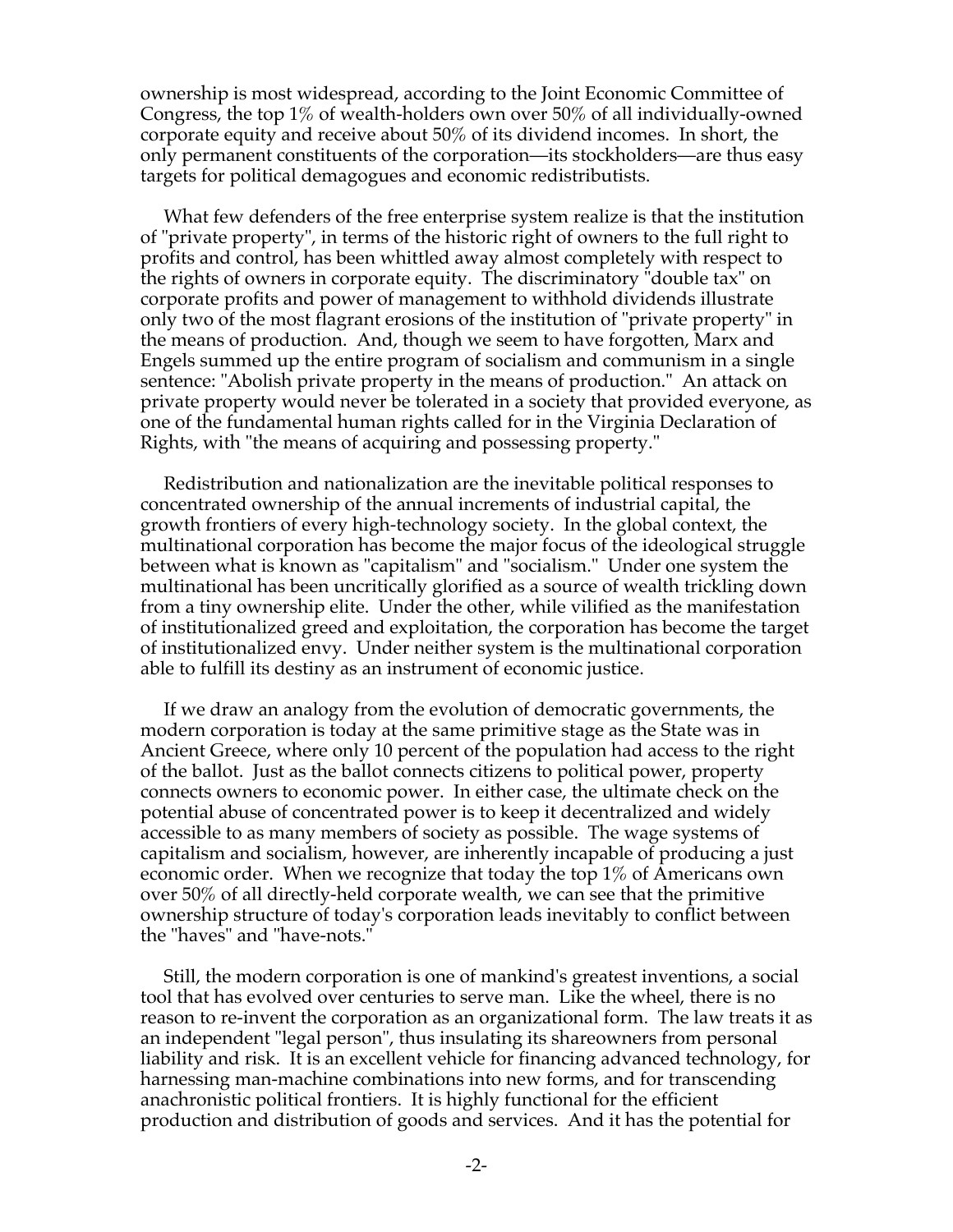unifying mankind into a single global free enterprise system, provided it can find customers with effective buying power.

 If the wage systems of capitalism and socialism fail to provide the moral framework necessary for the efficient operation of the multinational corporation, what is our alternative?

 On his nationally broadcasted radio commentary in February l975, then-Governor Ronald Reagan answered:

Over the next 10 years, there will probably be a \$500 billion worth of new investment for businesses and industrial expansion. It can also be \$500 billion worth of corporate ownership by employees. An ever-increasing number of citizens thus would have two sources of income—a pay check and share of the profits. Could there be a better answer to the stupidity of Karl Marx than millions of workers individually sharing in the ownership of the means of production?

 By correcting flaws in our basic economic institutions and by encouraging corporate growth and ownership transfers through ownership-expanding techniques of finance, we could correct the monopolistic ownership features of modern corporations which, ironically, threaten their own existence. Assuming that political barriers to vigorous marketplace competition are removed, the corporation within an expanding ownership system could easily do directly what government has been forced to do indirectly through the many expedients of income redistribution. Competing corporations could synchronize the economic power of society to consume with its industrial power to produce. And just prices, just wages, and just profits would be set by the laws of supply and demand, rather than by superior clout and political privilege.

## **How Should We Finance the Future of the Multinational Corporation?**

 Ownership is largely determined by access to capital credit. Just as society can structure its laws and institutions to concentrate ownership, society can reform its laws and institutions to decentralize ownership. Similarly, future corporate credit can be used to build more ownership into the same tiny group of present shareholders. Or it can be used to create new owners.

 One powerful ownership-expanding technique, known as the Employee Stock Ownership Plan (ESOP) provides widespread access to capital credit to each employee in a company on a systematic basis. Technically, the ESOP uses a legal trust that is "qualified" under specific U.S. tax laws encouraging employee ownership. Thus, while it is closely policed by the Internal Revenue Service and the Department of Labor to insure that the ownership plan operates in ways beneficial to employee-owners, the ESOP provides special tax privileges and incentives for the company, existing owners, and the employees. Fortunately, the laws are extremely flexible, so that each plan can be tailored to fit the circumstances and needs of each enterprise, and deficiencies in the design of an ESOP can easily be corrected.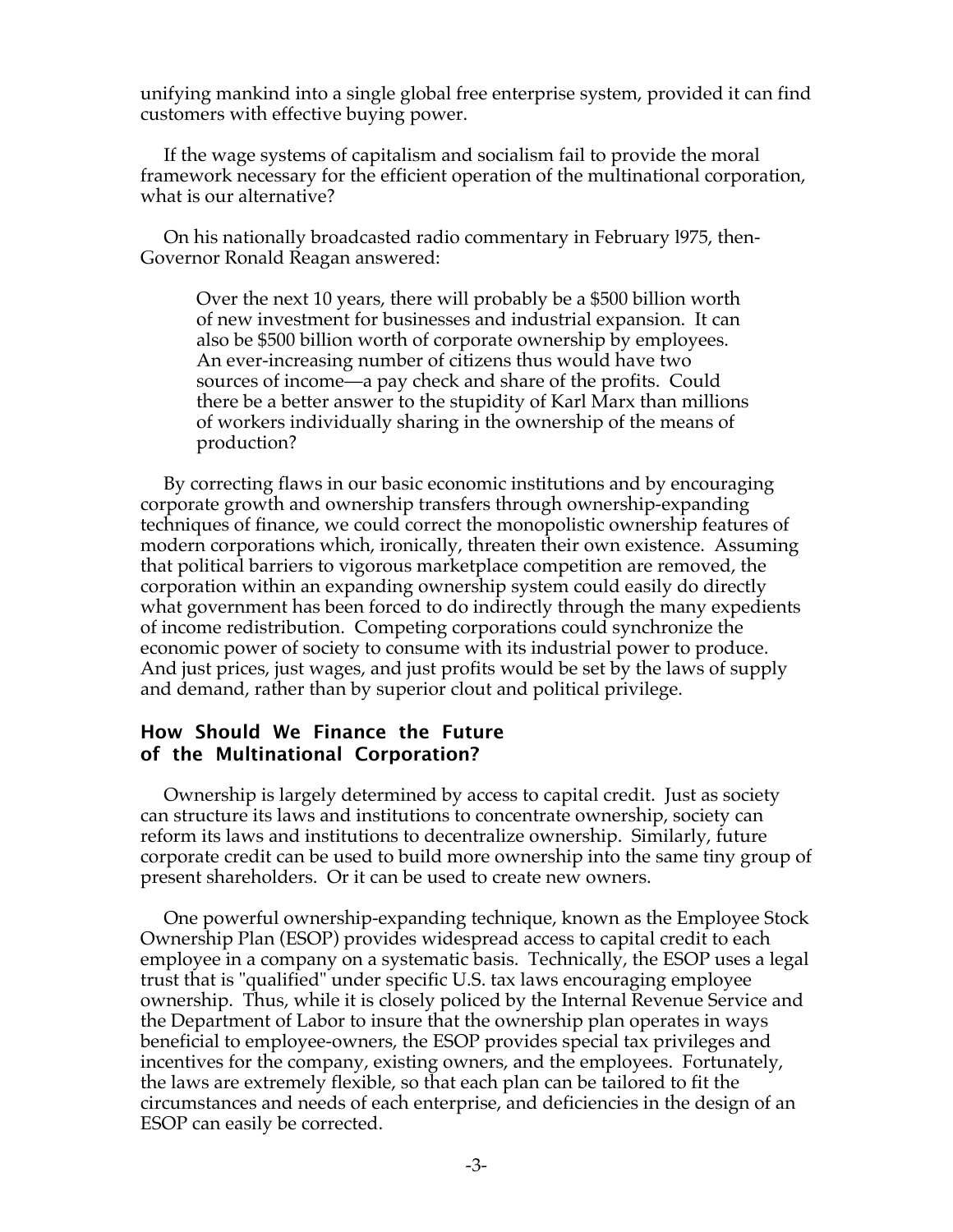Nineteen laws have passed Congress since late l973 to make ESOPs more attractive to workers and owners. More are on their way. While less than a dozen ESOP's existed in 1965, today close to 9,000 companies, mostly highly profitable small and medium-size firms, covering over 8 million workers, have already adopted the ESOP in one form or another. An estimated 100 companies are majority employee-owned. In 1986, on the INC. Magazine list of America's fastest growth companies, 43 had ESOPs. Some major corporations, such as ATT, GM, and EXXON, have given a few shares of stock to their employees through ESOPs, thus planting the seed for significant expansion of worker ownership within the giant multinationals.

 What is an ESOP? An ESOP combines many elements into a single package. It is an employee benefit program. It is an incentive and productivity program for all employees. It is a retirement program. It is a reward system, working best when a modest base salary is supplemented with cash bonuses and equity shares, linked to the proceeds of the operation. It is a two-way accountability and communications system between management and non-management employees. It is a means for workers to participate both as workers and as stockholders in corporate direction. It is an in-house tax-exempt stock exchange, for both new equity issuances and repurchase of outstanding shares. It is a taxdeferred means for workers to accumulate equity. It can offer workers a source of current dividend incomes. An ESOP is all of these and more; but one of its most unique features is that it is a basic innovation in corporate finance.

 An ESOP is the only tool in the world of investment finance that can generate new sources of capital credit for corporate growth or transfers of ownership, insulate its eventual owners from direct personal risk in the event of default, and allow repayment of its entire debt in pre-tax corporate dollars.

 The leveraged ESOP operates in this way: it channels capital credit through a trust representing employees, from the same sources and subject to the same feasibility standards and corporate guarantees as direct loans to the corporation. The loan funds are used to buy stock for the workers, either from present owners or for financing expansion or modernization of the corporation. The loan of the trust is wholly secured by and repaid from future profits. Normally, the workers make no cash outlay from payroll deductions or their savings, and none of their present savings is at risk. Shares of stock are allocated to the individual accounts of workers only as blocks of shares are "earned"; i.e., the company contributes cash out of future pre-tax profits to the trust. The cash, which is treated as a taxdeductible employee benefit, is used to repay the stock acquisition loan. Whereas traditional uses of leveraged corporate credit work only for present owners, the ESOP uses corporate credit to convert its workers into stockholders. Thus, the magic of self-liquidating capital credit can be used to lift more individuals into an expanding ownership system.

 A well-designed ESOP clarifies subtle distinctions between "ownership," "management," and "worker participation." Operationally under an ESOP, dayto-day control would remain in the hands of professional managers who, under a carefully designed system of checks and balances, would simply become accountable to a broader shareholder base, including other workers, and a more